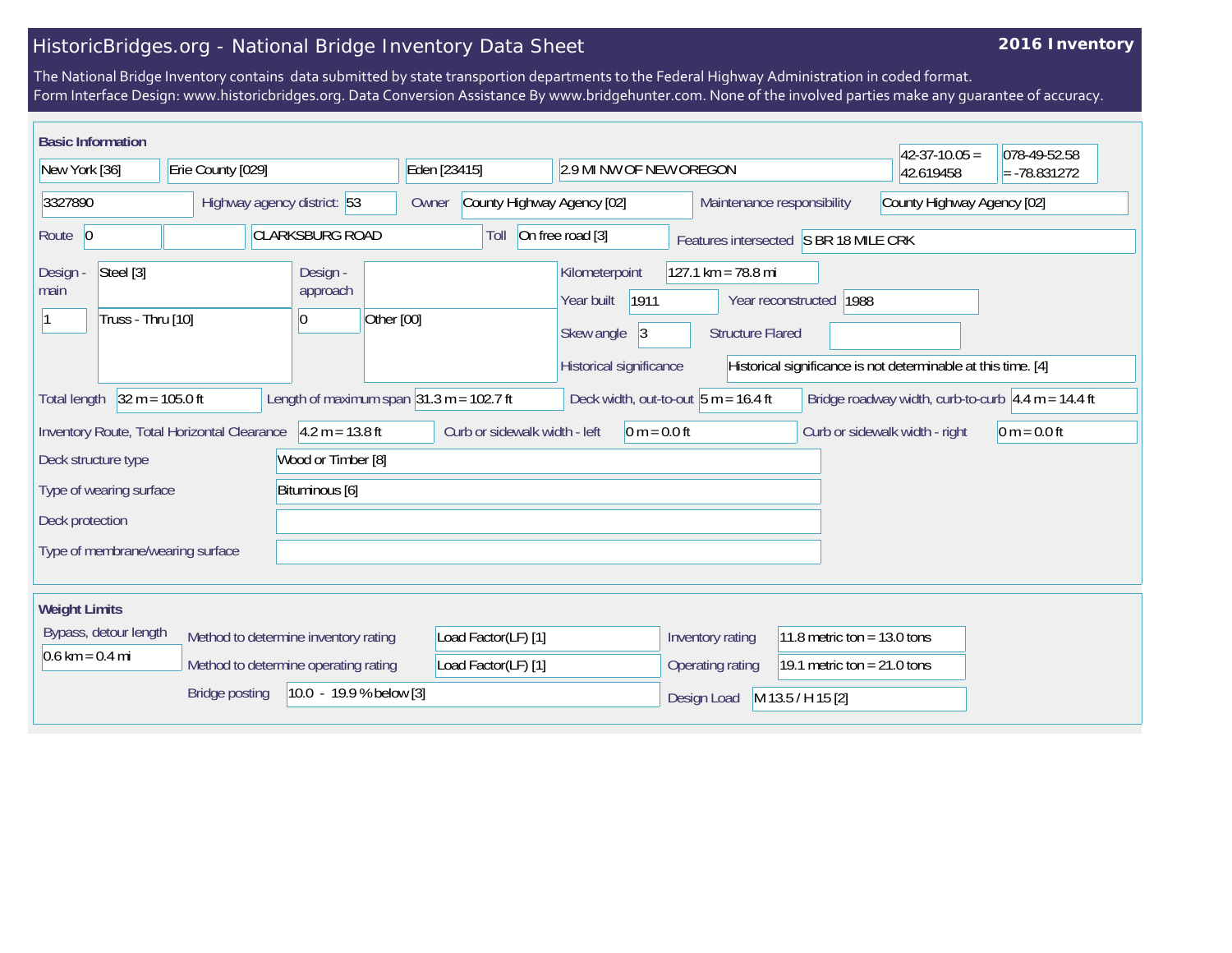| <b>Functional Details</b>                                                                                                             |                                                                                      |  |  |  |  |  |  |  |  |
|---------------------------------------------------------------------------------------------------------------------------------------|--------------------------------------------------------------------------------------|--|--|--|--|--|--|--|--|
| Average daily truck traffi<br>Average Daily Traffic<br>502                                                                            | Year 2010<br>703<br>2030<br>%<br>Future average daily traffic<br>- 17<br>Year        |  |  |  |  |  |  |  |  |
| Road classification<br>Local (Rural) [09]                                                                                             | $3.6 m = 11.8 ft$<br>Lanes on structure<br>Approach roadway width                    |  |  |  |  |  |  |  |  |
| Type of service on bridge Highway [1]                                                                                                 | Direction of traffic One lane bridge for 2 - way traffic [3]<br>Bridge median        |  |  |  |  |  |  |  |  |
| No parallel structure exists. [N]<br>Parallel structure designation                                                                   |                                                                                      |  |  |  |  |  |  |  |  |
| Type of service under bridge<br>Waterway [5]                                                                                          | Navigation control<br>Lanes under structure<br>$\vert 0 \vert$                       |  |  |  |  |  |  |  |  |
| $0 = N/A$<br>Navigation vertical clearanc                                                                                             | Navigation horizontal clearance $ 0 = N/A $                                          |  |  |  |  |  |  |  |  |
| Minimum navigation vertical clearance, vertical lift bridge                                                                           | Minimum vertical clearance over bridge roadway<br>$4.47 m = 14.7 ft$                 |  |  |  |  |  |  |  |  |
| Minimum lateral underclearance reference feature Feature not a highway or railroad [N]                                                |                                                                                      |  |  |  |  |  |  |  |  |
| Minimum lateral underclearance on left $0 = N/A$<br>Minimum lateral underclearance on right $0 = N/A$                                 |                                                                                      |  |  |  |  |  |  |  |  |
| Minimum vertical underclearance reference feature Feature not a highway or railroad [N]<br>Minimum Vertical Underclearance $ 0 = N/A$ |                                                                                      |  |  |  |  |  |  |  |  |
| Appraisal ratings - underclearances N/A [N]                                                                                           |                                                                                      |  |  |  |  |  |  |  |  |
|                                                                                                                                       |                                                                                      |  |  |  |  |  |  |  |  |
| <b>Repair and Replacement Plans</b>                                                                                                   |                                                                                      |  |  |  |  |  |  |  |  |
| Type of work to be performed                                                                                                          | Work to be done by contract [1]<br>Work done by                                      |  |  |  |  |  |  |  |  |
| Widening of existing bridge with deck rehabilitation<br>or replacement. [34]                                                          | Bridge improvement cost<br>78000<br>46000<br>Roadway improvement cost                |  |  |  |  |  |  |  |  |
|                                                                                                                                       | Length of structure improvement<br>$32 m = 105.0 ft$<br>Total project cost<br>124000 |  |  |  |  |  |  |  |  |
|                                                                                                                                       | 2014<br>Year of improvement cost estimate                                            |  |  |  |  |  |  |  |  |
|                                                                                                                                       | Border bridge - state<br>Border bridge - percent responsibility of other state       |  |  |  |  |  |  |  |  |
|                                                                                                                                       | Border bridge - structure number                                                     |  |  |  |  |  |  |  |  |